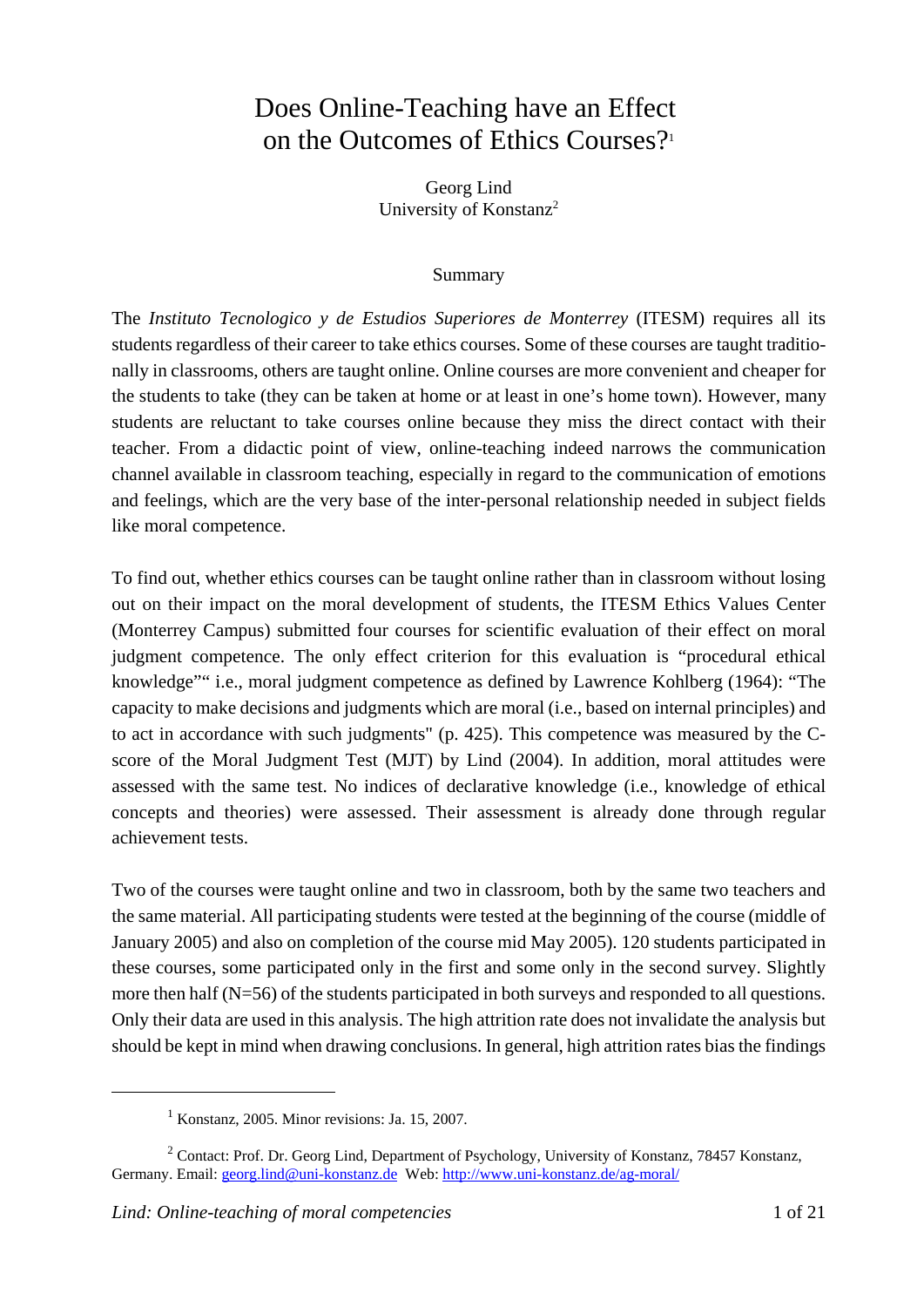toward the higher scores on competence tests, and thus lead to an overestimation of base rates. However, there is no clear evidence linking attrition rates to gain scores, that is, biasing the success of a course in either direction.

Because the ethics courses in this study had only a moderate impact students' development of moral judgment competence, the findings should be interpreted with great caution, considering not only the summative finding but also the findings from the supplementary analysis given in the text below. The summative finding is that neither mode of teaching (classroom or online) showed to have any advantage. The (moderate) gains in moral judgment competence were almost identical in both groups, namely about 3 out of 100 points (on the C-scale). This gain compares favorable in regard to other college level ethics courses evaluated in Mexico, in which no gains were found. But this moderate gain falls short of the gains of ten and more C-points, that are typically found in courses using the Konstanz Method of Dilemma Discussion (Lind, 2007).

Considering this and all other findings from this evaluation study, I believe it is premature to recommend either mode of teaching as superior to the other. Rather I would recommend to invest more efforts in improving the outcomes of the ethics courses regarding their impact on students' moral competencies and then check again which mode provides the best frame for effective teaching. It may turn out that more effective moral teaching methods are bound to classroom teaching because they require the participants in the course (students and teachers alike) to communicate some degree of moral emotions and feelings which cannot be easily communicated through an electronic medium.

However, this may not be a question of "either-or" but a question of the most effective combination of both teaching modes. We have designed such an effective training program which is extensive but also affordable. This training program, called "Moral and Democratic Learning" (MODEL) encompasses 100 hours, split into three parts: a) a five-day intensive *training and reflection* workshop (six hours plus homework), b) half a year hands-on-training on the job, i.e., during regular class teaching, with support by fifteen developmental learning tasks, learningtandems and peer-supervision, and c) a five-day *reflection and certification* workshop in which the participants present their portfolios and best-practice-videos. To assure quality and effectiveness, the whole program is always evaluated by pretest-posttest tests both of the teachers/professor and of their students.

The MODEL training program has been used in several instances in Germany and in Colombia. Presently, the State of Baden-Wuerttemberg offers this training to thirty secondary school teachers with an option to extend the program to all secondary teachers in the state. The ITESM has offered the first part system-wide to 110 professors at the Guadalajara campus in the spring of 2004, and supported the translation of the KMDD teaching handbook (Lind, 2007). If ITESM professor would be offered a complete program, some of them will certainly attain enough instructional proficiency to be able to direct KMDD-courses themselves so that ITESM could become an educational resource for Mexico or even Latin-America.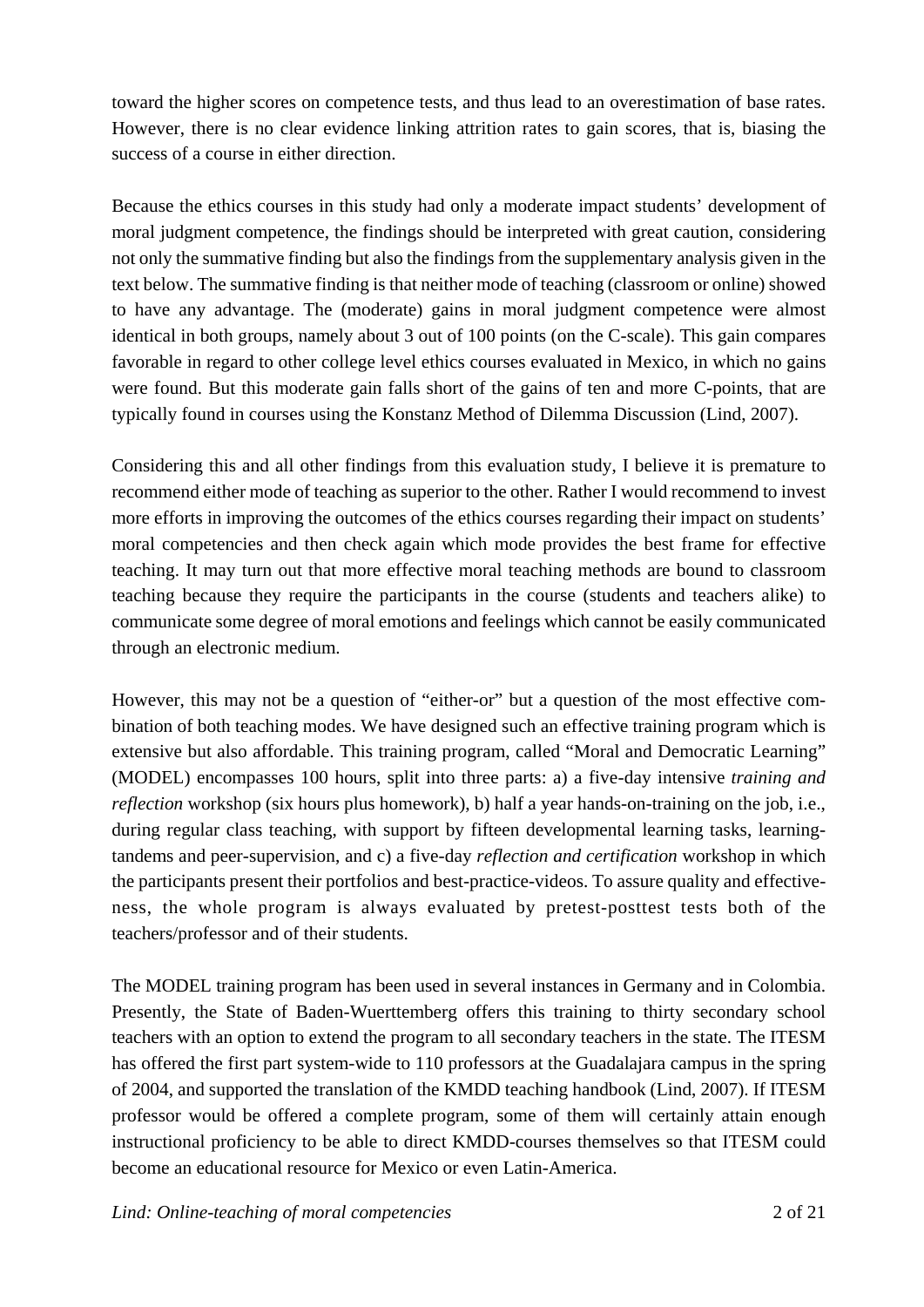## Acknowledgments

This study has been supported by a grant of the *Instituto Tecnologico y de Estudios Superiores de Monterrey* (ITESM) to the author and to Magr. Marlene Schroeder. The ITESM has not interfered with the analysis and the interpretation of data in any way.

The author takes up the sole responsibility for the correctness of the data analysis and the conclusions drawn from it. He has no other commitment to the ITESM.

I wish to thank Mrs. Schroeder for organizing the field work and giving support to the design and analysis of this study, and Juan Gerardo Garza, Susana Patiño, and Belinda Jiménez, all of ITESM, for this fine collaboration.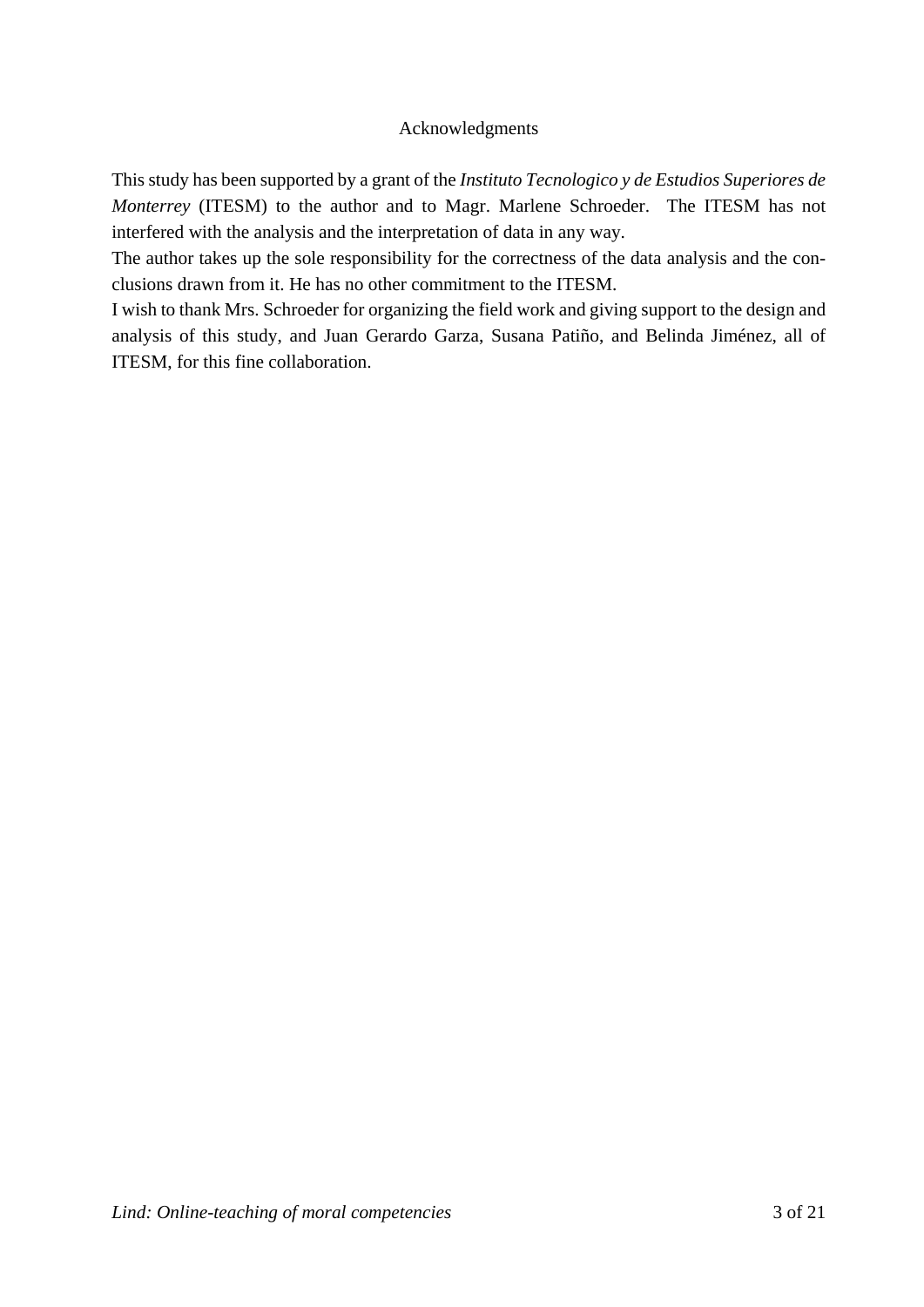## Table of Contents

- 1. The criterion for the effectiveness of ethics teaching and its measurement: Moral judgment competence
- 2. Check on the validity of the assessment of moral judgment competence
	- a. Preference hierarchy
	- b. Cognitive-affective parallelism
- 3. How much moral judgment competence gain students in one semester (from pretest to posttest)?
- 4. Other ways to acquire moral judgment competence:
	- a. Does it come with age?
	- b. I studying enough?
	- c. Is it the teacher?
- 5. How does the gain depend on the mode of teaching (classroom versus online)?
	- a. Does internship make a difference?
	- b. Do prior ethics courses cause greater gains?
	- c. Do teachers differ in effectiveness?
	- d. Is there a gender gap?
- 6. Do the moral attitudes change through ethics courses?
- 7. Conclusions

Appendix: On the methods used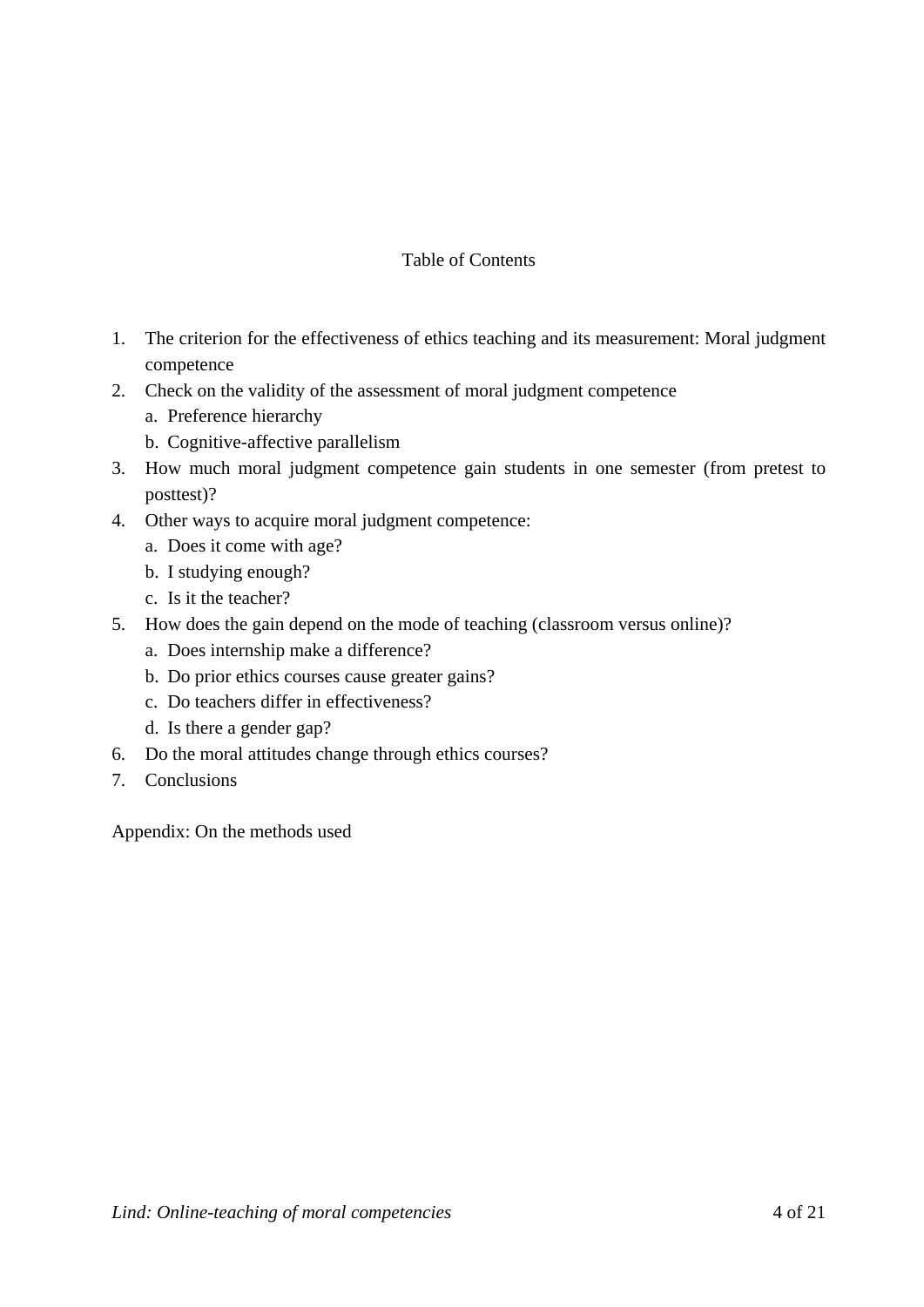## 1. *Moral judgment competence* as a criterion for the effectiveness of ethics teaching and its measurement: Definition and measurement

Kohlberg (1964; 1984) integrated various previous attempts to measure moral judgment competence and, eventually, founded a new, promising paradigm of moral psychological research. He picked up Piaget's assessment technique of using moral dilemmas as a starting point, and Pittel and Mendelsohn's (1966) criteria for measuring internal dispositions, and, most importantly, provided a clear conceptualization of the relationship between moral ideals and moral behavior through his definition of moral judgment competence, which he defined as "the capacity to make decisions and judgments which are moral (i.e., based on internal principles) and to act in accordance with such judgments (Kohlberg, 1964, p. 425; see also Kohlberg, 1984, p. 523).

Kohlberg's definition of moral judgment signified a true paradigm shift in a Kuhnian sense (Kuhn, 1962) as it was revolutionary in three ways:

1. For the first time, morality is defined in terms of a competence (or ability or capacity) rather than merely as an attitude or value and, through this the unfortunate separation Measurement of Moral Competence between the cognitive and the affective domain of behavior is overcome.

2. Moral behavior is defined in reference to a subject's internal, accepted moral principles, rather than to external social norms and standards (as in the rule-conformity definition of morality).

3. The enactment of one s judgment is an integral part of the definition, making all three aspects (the affective, cognitive and behavioral aspect) part of a proper definition rather then viewing them as separate components, which can be observed or measured in isolation from one another.

Lind (2004) picked up Kohlberg's definition of moral judgment competence and constructed the Moral Judgment Test (MJT), which is the first method which allows us to assess purely the competence aspect of moral behavior, not confounded with moral attitudes and values, which can be assessed separately with the MJT. The MJT has been constructed in the early Seventies and the present version was released in 1977. Since then the MJT has been translated into 25 languages and each translated version has been submitted to rigorous validation studies (Lind, 2005b).

Its main index is the so-called "C-score" (the C signifying "competence"), which ranges from 0 to 100, zero meaning that the participant reveals no moral judgment competence, and 100 that he or she reveals a perfect moral judgment competence. In international studies, the scores for college students range between 15 and 40. Mexican college students were found to have C-score means between 15 and 35. A direct comparison with other studies is hardly possible, because various factors can contribute to difference which would need to be hold constant or to be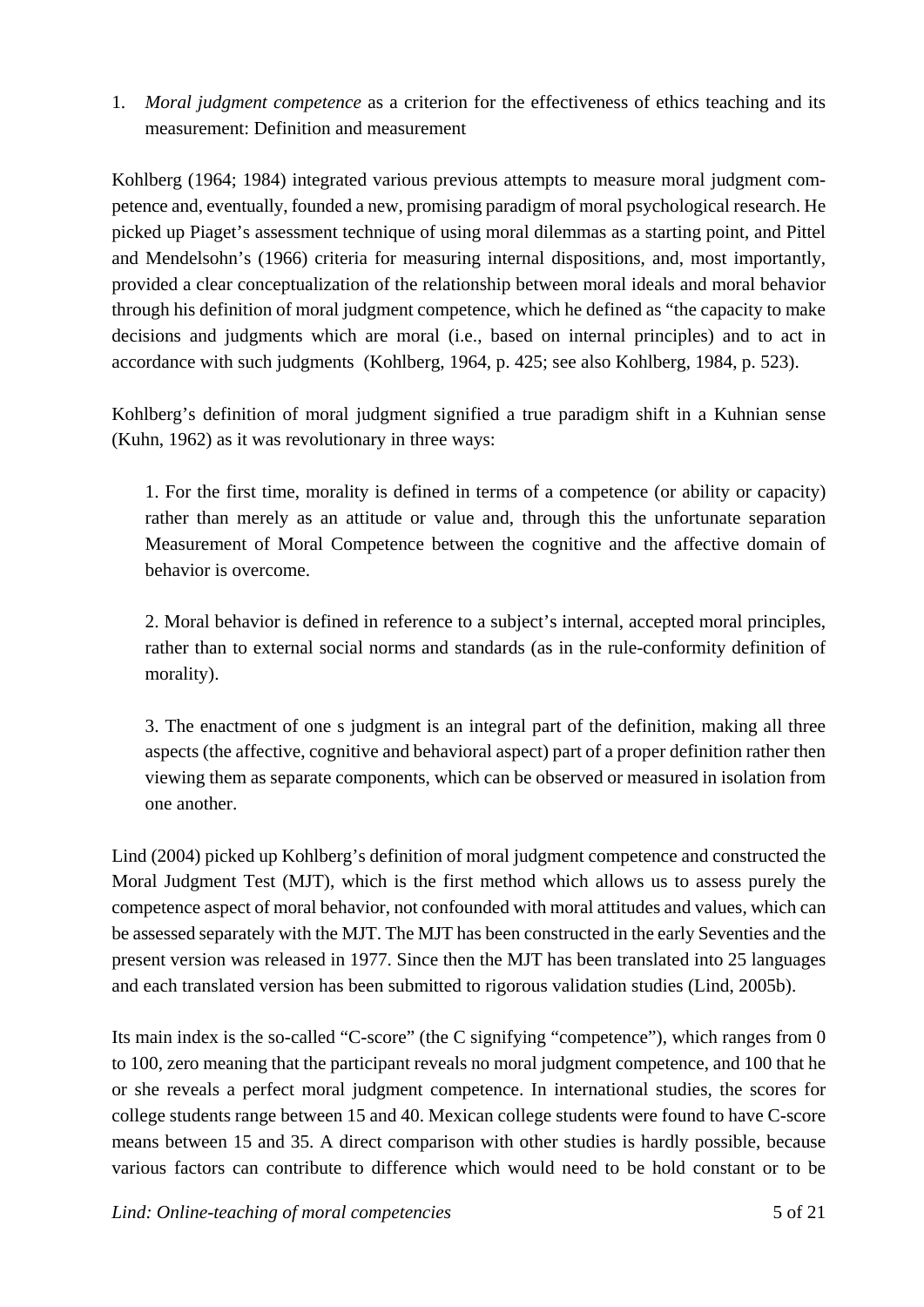estimated on the basis of systematic comparison studies. When we make such comparisons in this study, we do them only tentatively with the above caveats in mind.

The C-score indexes the participant's behavioral moral competence or procedural moral knowledge in contrast to tests of "declarative knowledge", which measure how well the participant has learned moral concepts and theories, and also in contrast to tests of moral attitudes, which measure the participants' self-perception of moral values and ideals or how he or she wants to be seen by others. While attitude tests can be simulated by participants in any direction (depending on his or her need for social approval, or social desirability), knowledge tests cannot be simulated upward. While tests of conceptual and theoretical knowledge assess only the participants' awareness of moral theories, tests of moral competence measure the participants ability to apply his or her moral principles to actual decision-making.

Particularly, the MJT measures the degree to which a participant is able to engage in a moral discourse, that is, to listen to and evaluate rationally arguments pro and contra a decision on a moral dilemma even if he or she is emotionally aroused and inclined to defend his or her opinion on irrational grounds. It has been shown in many studies that most people tend either to avoid any discourse at all on controversial moral issues or to evaluate arguments only in regard to their opinion-agreement, but not in regard to their moral quality. In a democratic society, however, citizens need to engage in a peaceful moral discourse in order to reach an agreement without resorting to violence and oppression (see, e.g., Habermas, 1995).

In experimental and correlational studies, moral judgment competence – as indexed through Kohlberg's interview method and the MJT's C-score – has shown to be systematically related to many important areas of every-day decision making and life behavior (cf. Lind, 2004, 2007, 2005b):

- Keeping rules and avoiding transgression of legal norms
- Offering help to people in distress
- Engagement for basic human rights
- Efficient decision making
- Memorizing facts
- Accepting supervision to improve professional practice (e.g., teaching), and
- Using new, unaccustomed methods in ones profession (e.g., teaching).

The MJT has been used in several studies on Mexican high school and college students, and also in evaluation studies in which the effect sizes of ethics teaching, of moral dilemmas discussion and of learning environments were analyzed (Hernandez & Moreno, 2001; Morfin, 2002; Patino, 1999; Werner, 2000).

2. Check on the validity of the assessment of moral judgment competence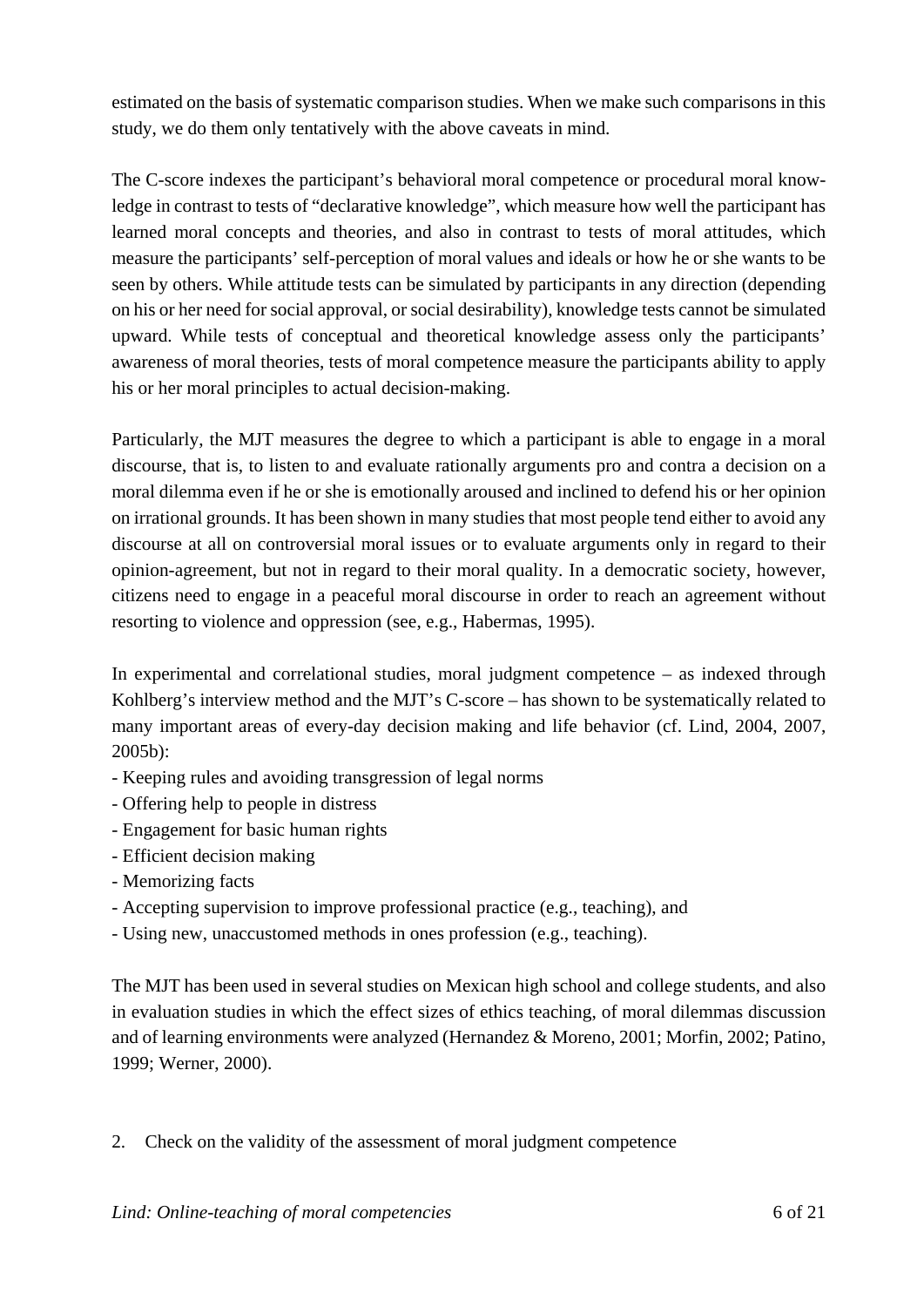The Moral Judgment Test (MJT) used in this study to assess moral judgment competence has been thoroughly checked for theoretical and cross-cultural validity, using three very rigorous criteria (Lind, 2004):

a) *Preference hierarchy*, that is the ordering of participants' acceptance (or rejection) of certain moral orientations as defined through the moral stages by Lawrence Kohlberg (see, e.g., Kohlberg, 1984).

b) Affective-cognitive parallelism, that is, that there is a systematic correlation pattern between affective aspects of moral judgment behavior (i.e., moral attitudes) and cognitive aspects (i.e., moral judgment competence) in such a way that the higher their moral judgment competence is the more pronouncedly do participants also accept principle moral reasoning and reject preconventional moral reasoning.

c) *Quasi-simplex structure*, that is, that participants' attitudes towards the Kohlberg's developmental typology of moral orientations are similar for "adjacent" orientations and very dissimilar for "distant" orientations.

The MJT has been translated into Spanish and validated according to the three criteria (preference hierarchy, affective-cognitive parallelism and quasi-simplex structure) by Dr. José Luis Trechero from the University of Córdoba, Spain, and revised by MA Cristina Moreno from the University of Monterrey, Mexico.

Apart from the validation of the test, Lind (2004) recommends to use the same criteria to check on the validity of each application in order to make sure that the data collection process is free of technical problems. Because these criteria are very rigorous and reveal even slight problems, not all checks need to be performed although it is recommended to do all of them.<sup>3</sup>

First, the raw data have been submitted to an visual inspection. Minor problems (e.g., two omissions of values and one out-of-range value ) were detected and corrected through consultation of the original data sheets (questionnaire). Second the data were submitted an integrity test by applying two of the validity criteria proposed by Lind (2004). As shown below, both criteria were very well met by the data, so that we can be sure that the data are technically sound.

 $3$  In this study we ran only two checks for technical reasons. The statistical program used in most of theses studies, Statistica 5 turned out not to be fully compatible with Windows XP, anymore, and would not depict factor loadings.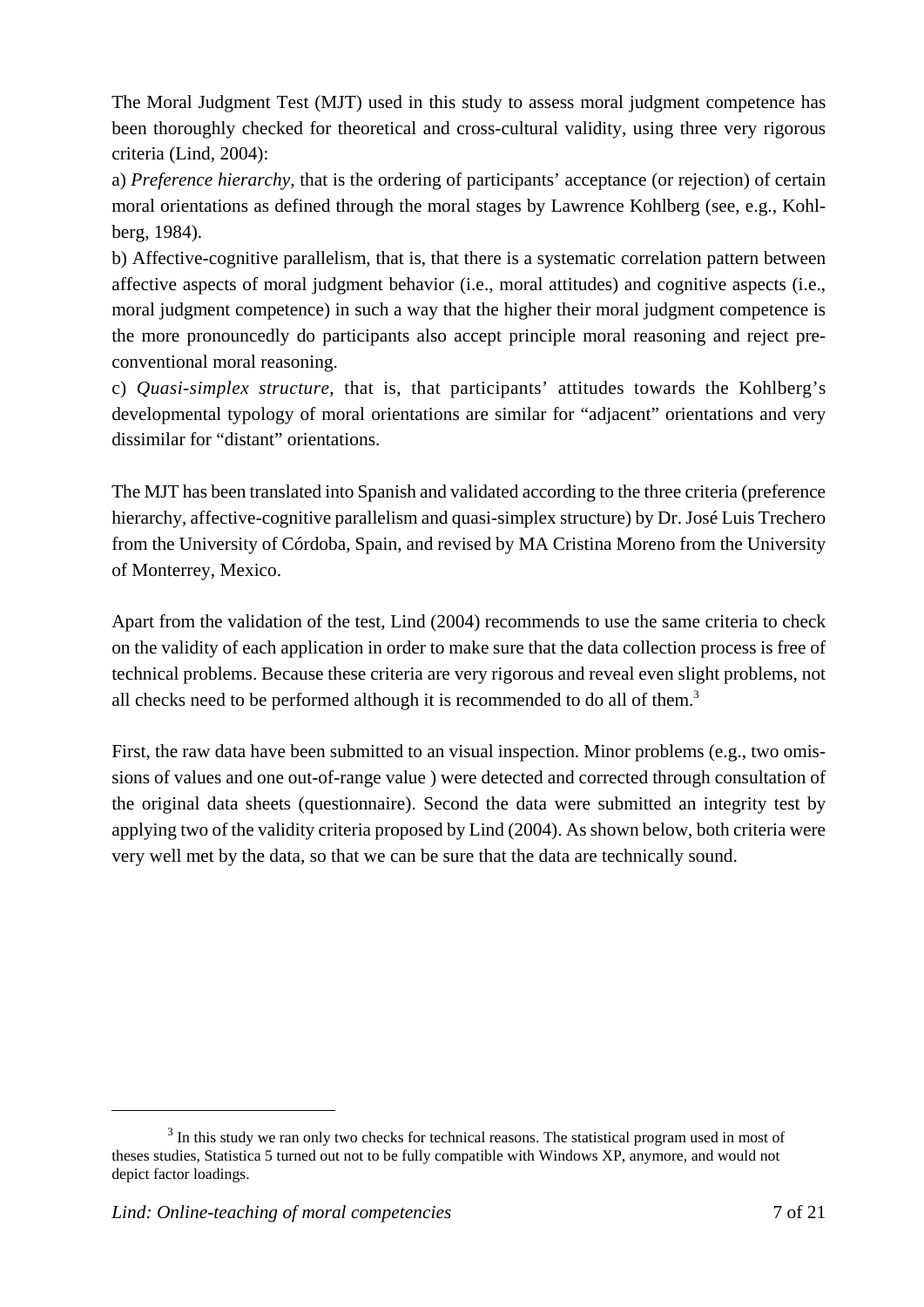

The above graph shows that the different moral orientations as defined in Kohlberg's typology of Moral Orientations are preferred by the participants almost exactly as Kohlberg had predicted, and as nearly all studies of moral preference hierarchies have shown (Lind, 2004). Only the preferences for Stage 1 and Stage 2 moral reasoning has been slightly inverted, which is also found in most other studies.

In the above graph, the students' preferences for each moral orientation type has been correlated with the C-index for moral judgment competence also given by the Moral Judgment Test (MJT). This finding is also fully in line with theory and empirical findings from many studies, which unanimously show this pattern: the preference for lower moral orientations is negatively correlated with moral judgment competence, and the preference for higher moral orientations is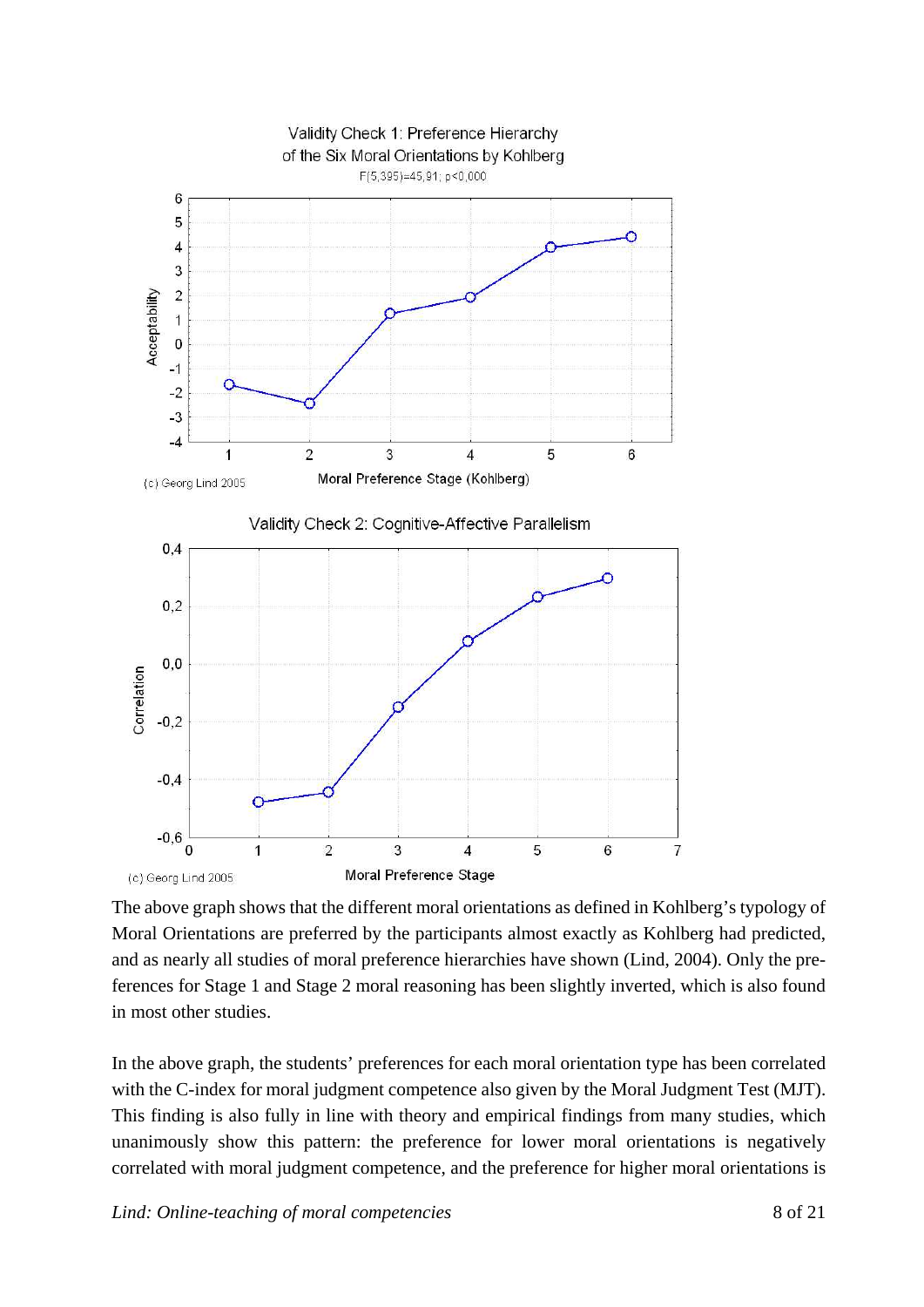positively correlated, whereby the correlations show a regular pattern as seen in the graph above. In other words, the more morally competent students are the more do they prefer highest stages of moral reasoning as adequate for solving moral dilemmas, and the more do they reject lower stage reasoning as inadequate.

The third criterion (quasi-simplex) could not be tested for technical reasons. After changing to windows XP, it turned out that the statistical program was not fully compatible anymore and could not produce certain types of graphs anymore. Because the two other criteria have been fulfilled so clearly, it seems not likely that the third criterion would change this picture in any fundamental way. We can safely conclude that the MJT had been administered in an appropriate way and that the data are meaningful.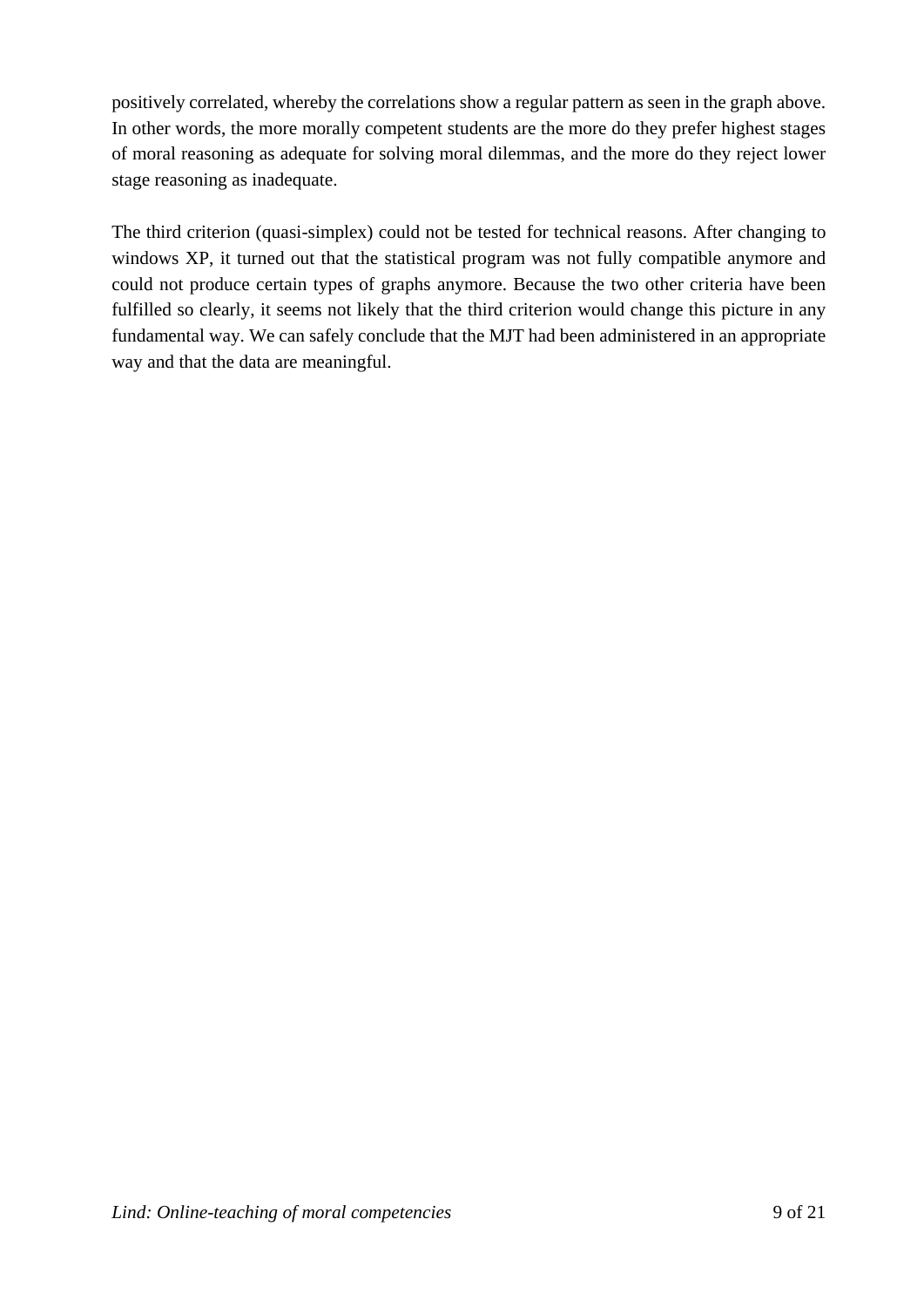3. How much moral judgment competence gain students in one semester (from pretest to posttest)?



Overall, the four ethics courses included in this study, produced an increase in moral judgment competence. This is more than can be expected on the basis of several intervention studies of Mexican students which produced no effect at all. However, this increase is rather modest, as can be seen from a comparison with the effects of courses using the Konstanz Method of Dilemma Discussion (KMDD). For example, Lerkiatbundit et al. (2004) found a gain of 14 C-points in moral judgment competence after a six-week seminar. We found similarly high gains in university students who attended KMDDs during regular seminars.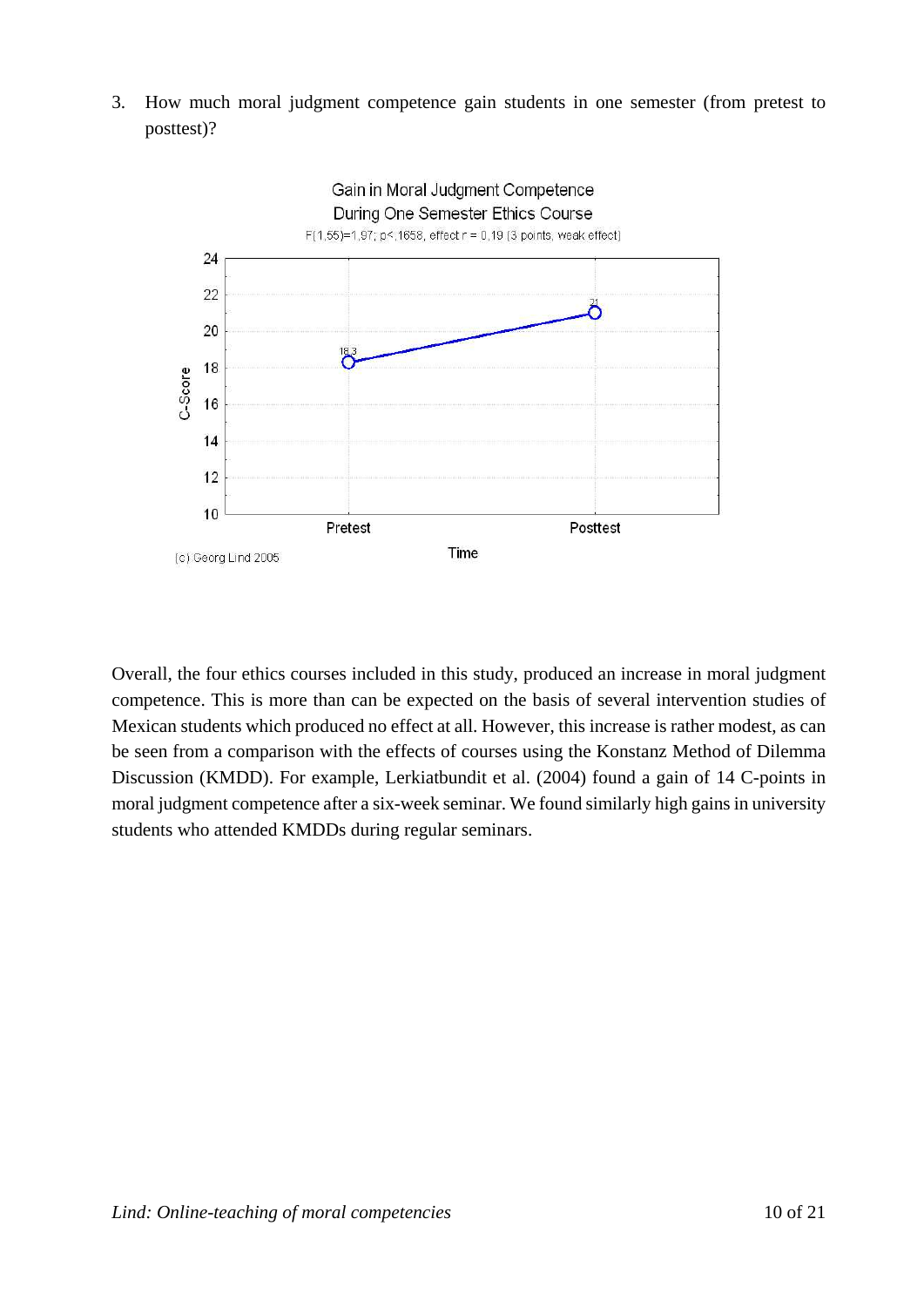4. Other ways to acquire moral judgment competence:



a. Does it come with age?

In the above graphs, the C-score for moral judgment competence at the beginning of the ethics courses is depicted for different age levels. It can be clearly seen that moral judgment competence is not promoted merely by biological age. On the contrary, it seems that it goes down with age. However, we must remember that this is not a longitudinal but a cross-sectional study and several explanations may hold valid, which cannot be clearly judged by these data. Considering the often found positive relationship between moral judgment competence and learning ability, it could be that this finding indicates that students with high moral judgment competency have a faster pace of studying. Hence, education and learning is important for moral development and not just aging.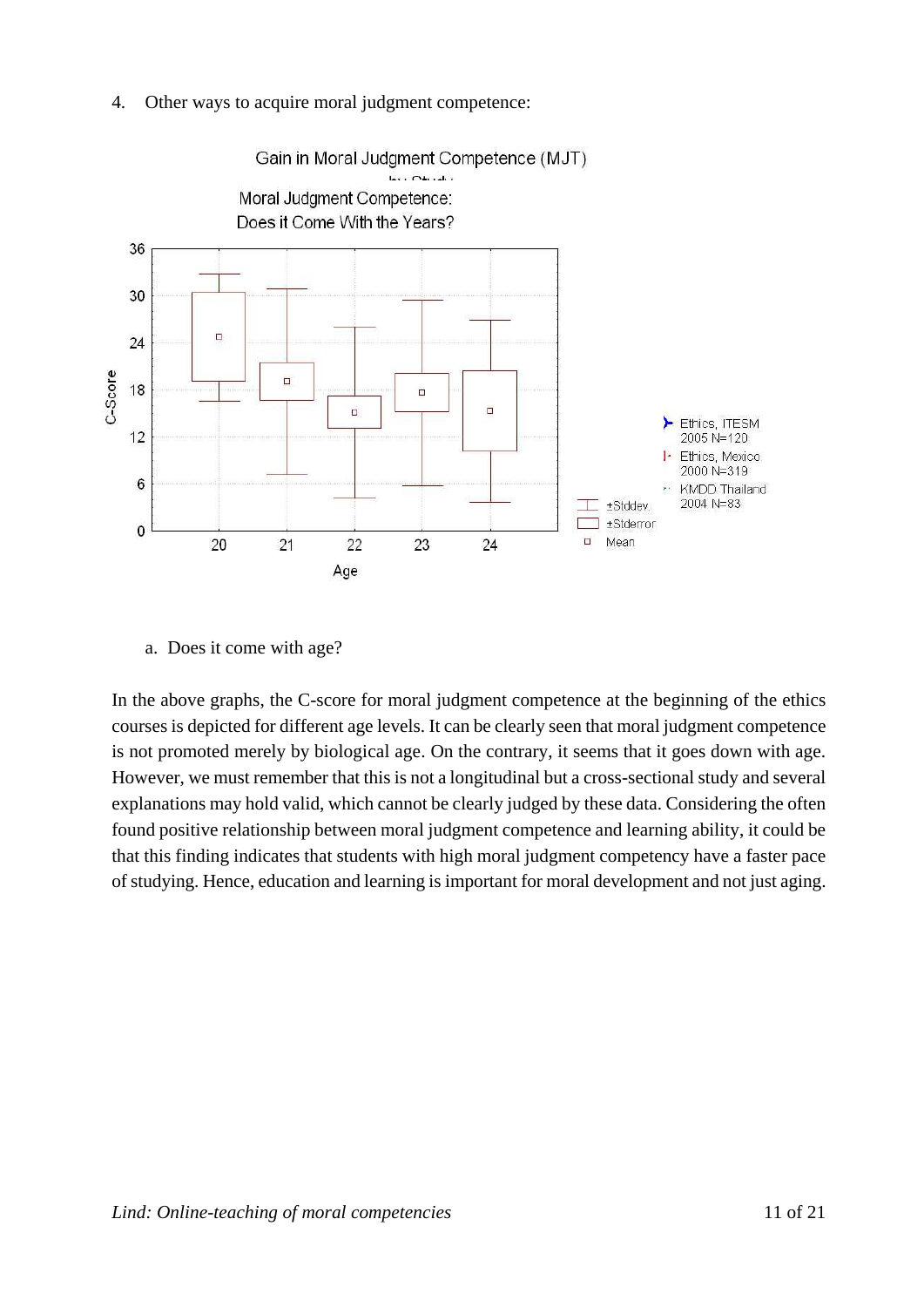### b. I studying enough?



Time of study does not help to foster moral judgment competence neither, unless the learning environment is specifically designed for that end. Students in the ninth semester started their ethics course on the same level of moral judgment competence as the students who were in their sixth semester.

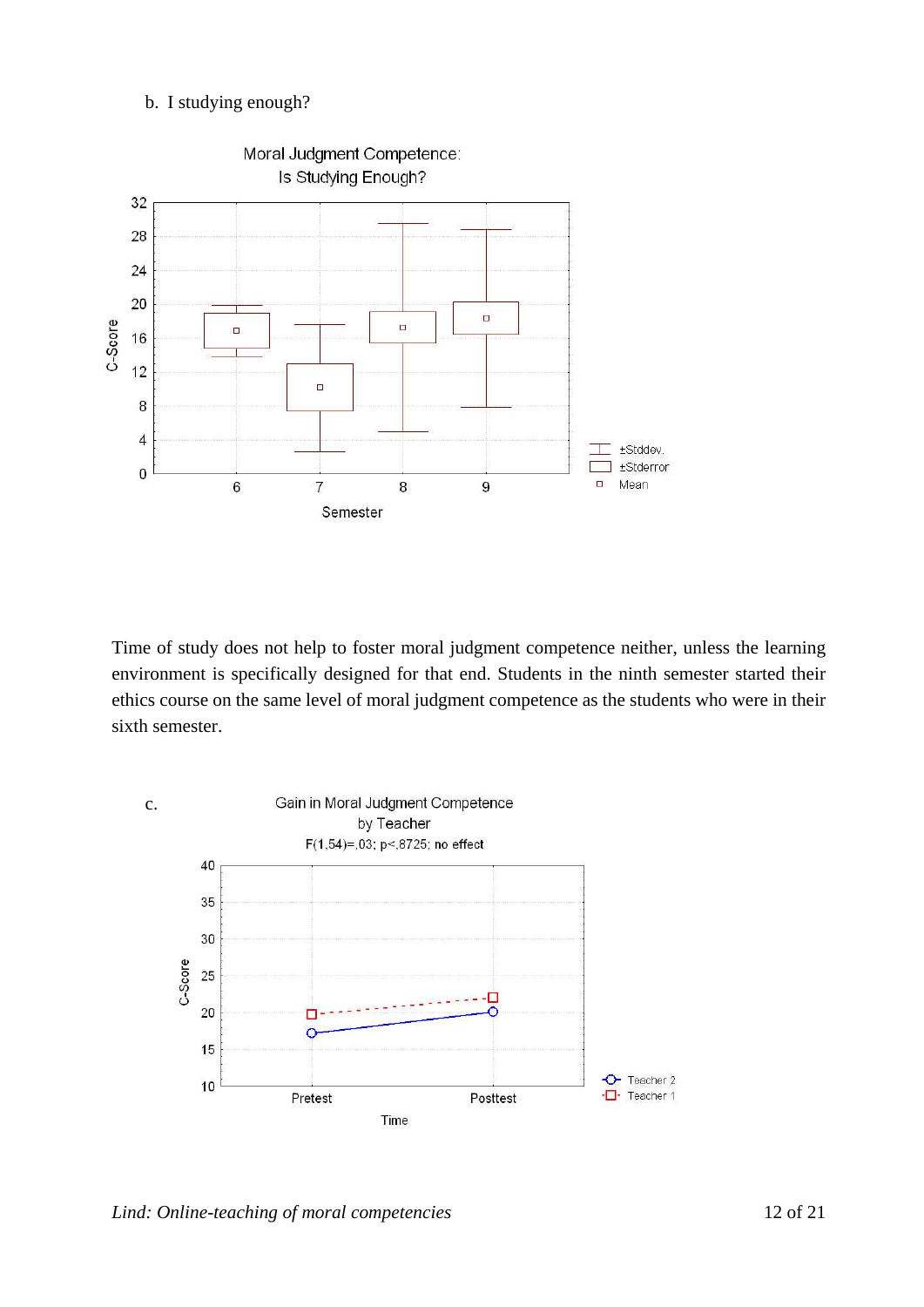d. Is it the teacher?

The teacher's training surely plays an important role in effective moral learning programs (Lind, 2007) but if there is not specific training, we should not expect much differences in outcomes by teacher. The courses in this program were taught by two different teachers whose students showed very similar gains in moral judgment competence.



5. Does the gain depend on the mode of teaching (classroom versus online)?

As can be taken from the graph above, the mode of teaching (classroom versus online) does not make any difference. In both cases, the gains in moral judgment competence are visible but modest. Interestingly, the students who were assigned to the online courses had a slightly higher moral judgment competence to begin with. If these students were self-assigned, we could interpret the choice of modern modes of learning in the light of our *Educational Theory of Moral Development* (Lind, 2002) as a positive outcome moral-cognitive development, that is, as a consequence rather than as a condition of moral learning.

The graph below shows that the mean C-score at the end of the course is not distorted by selection effects. Those who have participated in both surveys show the same mean C-score as those who participated only in the posttest but not in the pretest (because they came late).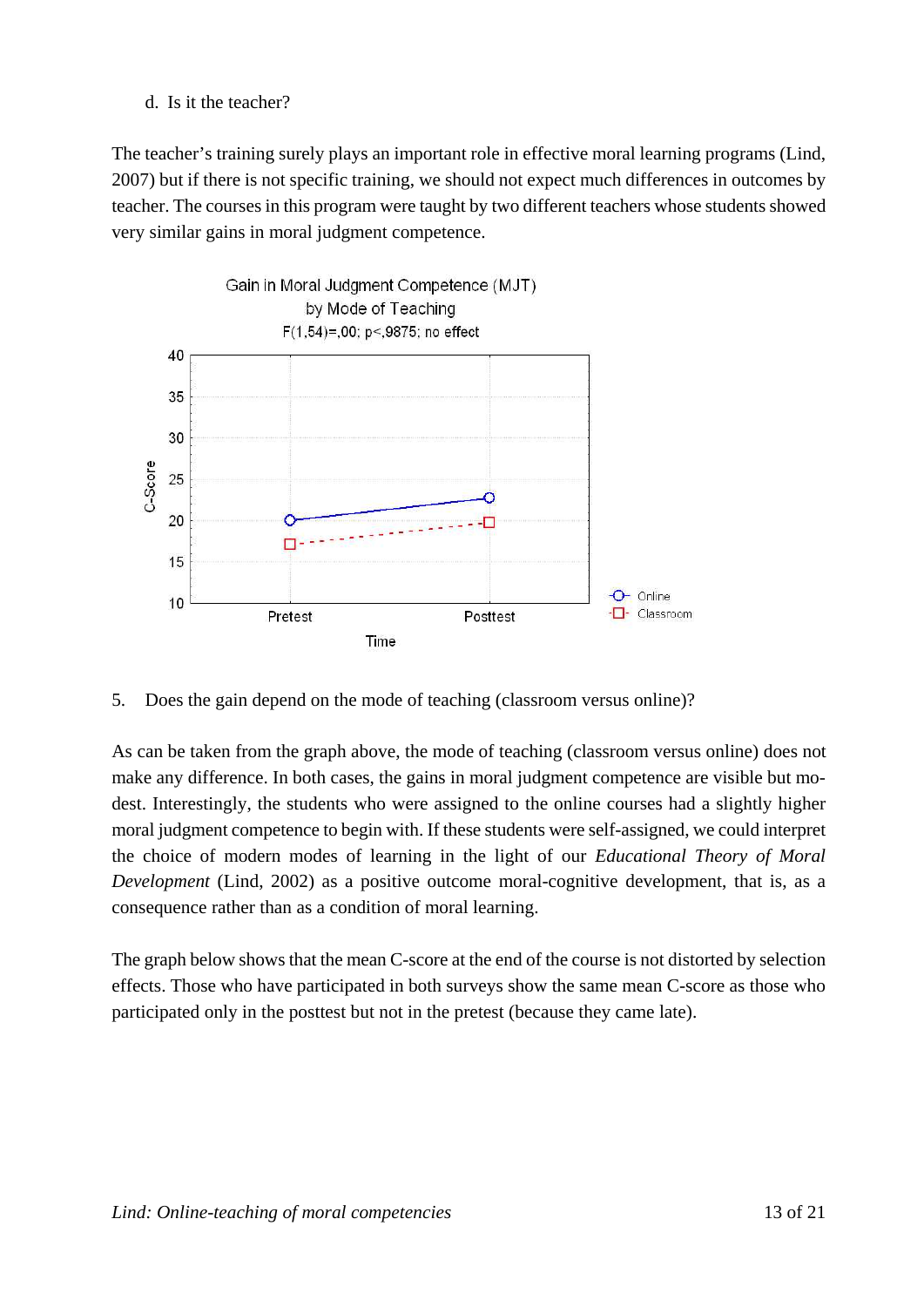a. Does a internship make a difference?



The effect of an accompanying internship are small but visible. As we do not have any detailed information on the kind of internship assessed here, we cannot draw any conclusions from this finding anyway. Yet, it should be noted that a internship may supply the student with those kinds of opportunity for *responsibility-taking* which have shown to be decisive for moral learning (Lind, 2002; Patiño, 1999). The effects of the internship could possibly be enhanced by emphasizing these opportunities.

#### b. Do prior ethics courses cause greater gains?

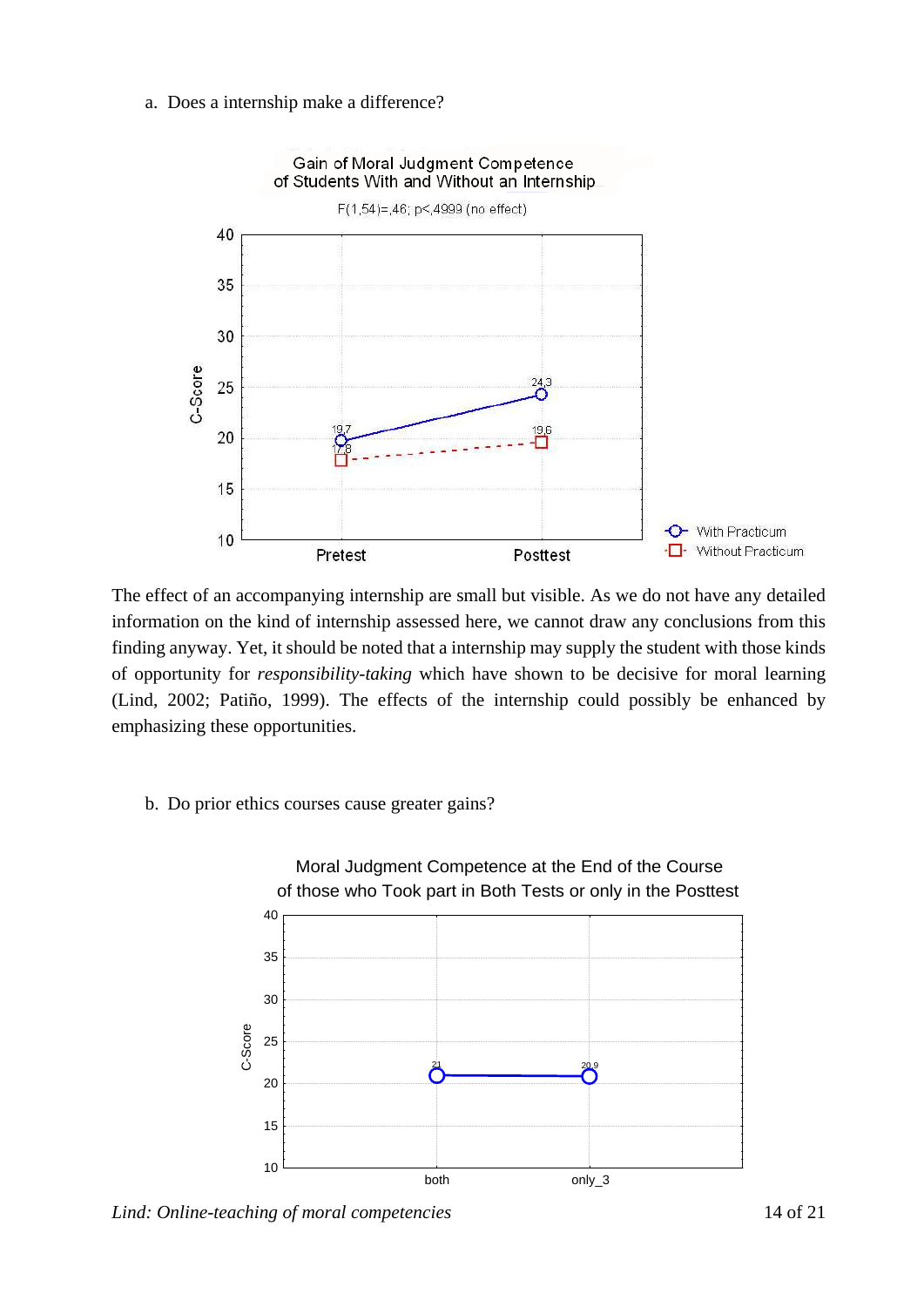

Although it seems as there is an effect, this effect is much too small to be noteworthy here. Having had no prior ethics training seems to be of advantage in regard to developing moral competencies in the present courses. Yet the differences in scores are very small und may be due to chance only.

c. Do teachers differ in effectiveness?

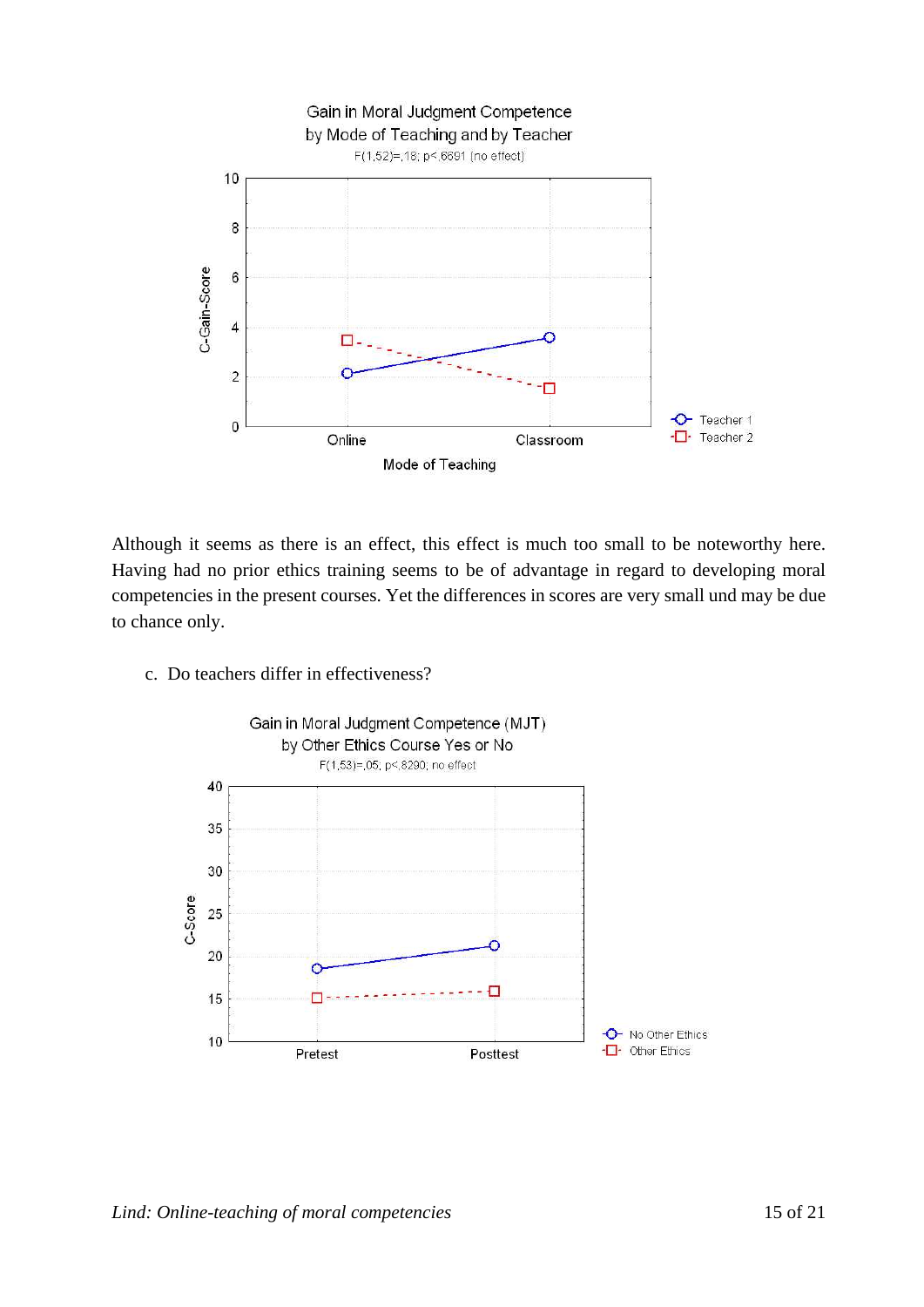Here again, the difference look spectacular but are much too small to support or refute any presumption. One of the two teachers appears as to be slightly more effective in the classroom, the other to be slightly more effective in online courses. But note that each teacher taught only one course in each mode and the small differences could well be caused by many other factors including self-assignment and student-teacher match.



#### d. Is there a gender gap?

big gender gap, but one contrary to some popular theories. Initially, the male participants revealed a much lower moral judgment competence than the female participants. Because the sample size is to small to partition it by age, semester and career, we can only speculate about the reasons for this. But we can safely say that the MJT is not biased against females (nor are Kohlberg's interview method or other method of measurement biased in that respect) as has often been alleged. Secondly, the data suggest that male students profit ore from these ethics courses in spite of the fact that the majority of participants is female (male dominance is often said to cause females' lack of learning) and that the two teachers are female. The reader may have access to additional information which allow him or her to explain this phenomenon in more depth than is possible here.

The finding depicted below fits more readily into classic feminist research. It suggests that female students are disadvantaged by courses taught online in comparison to male students, who profit more from online courses. In the online courses the sexes are about 16 gain-points apart, which is much more than the 8 gain-points in the classroom taught courses. In other words, modern information technologies may mean a hurdle to women rather than a help.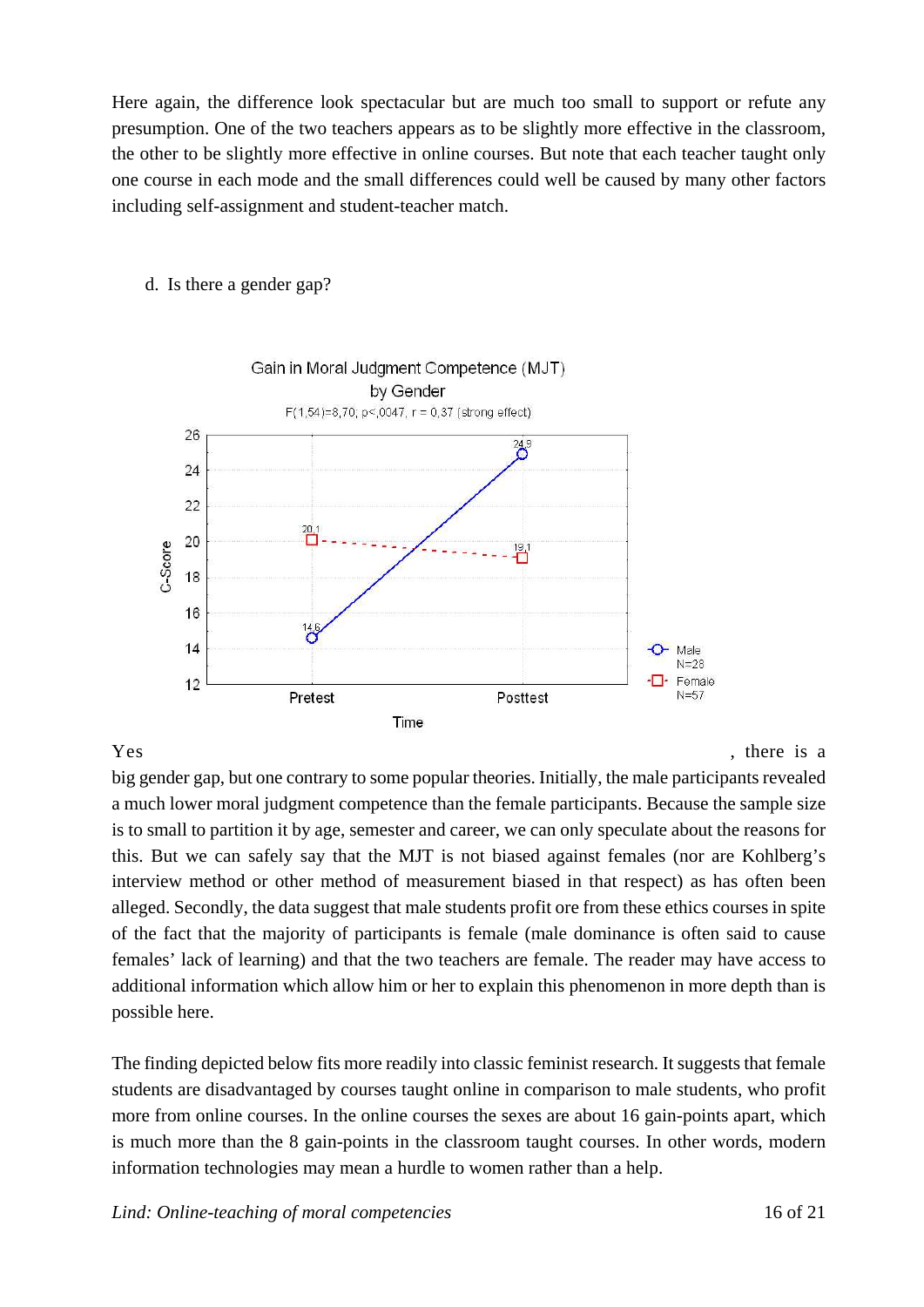

6. Do the moral attitudes change through ethics courses?



The above graph suggests that overall the ethics courses caused hardly any changes to the moral attitudes of the participants – a finding which is fully in line with many other studies that found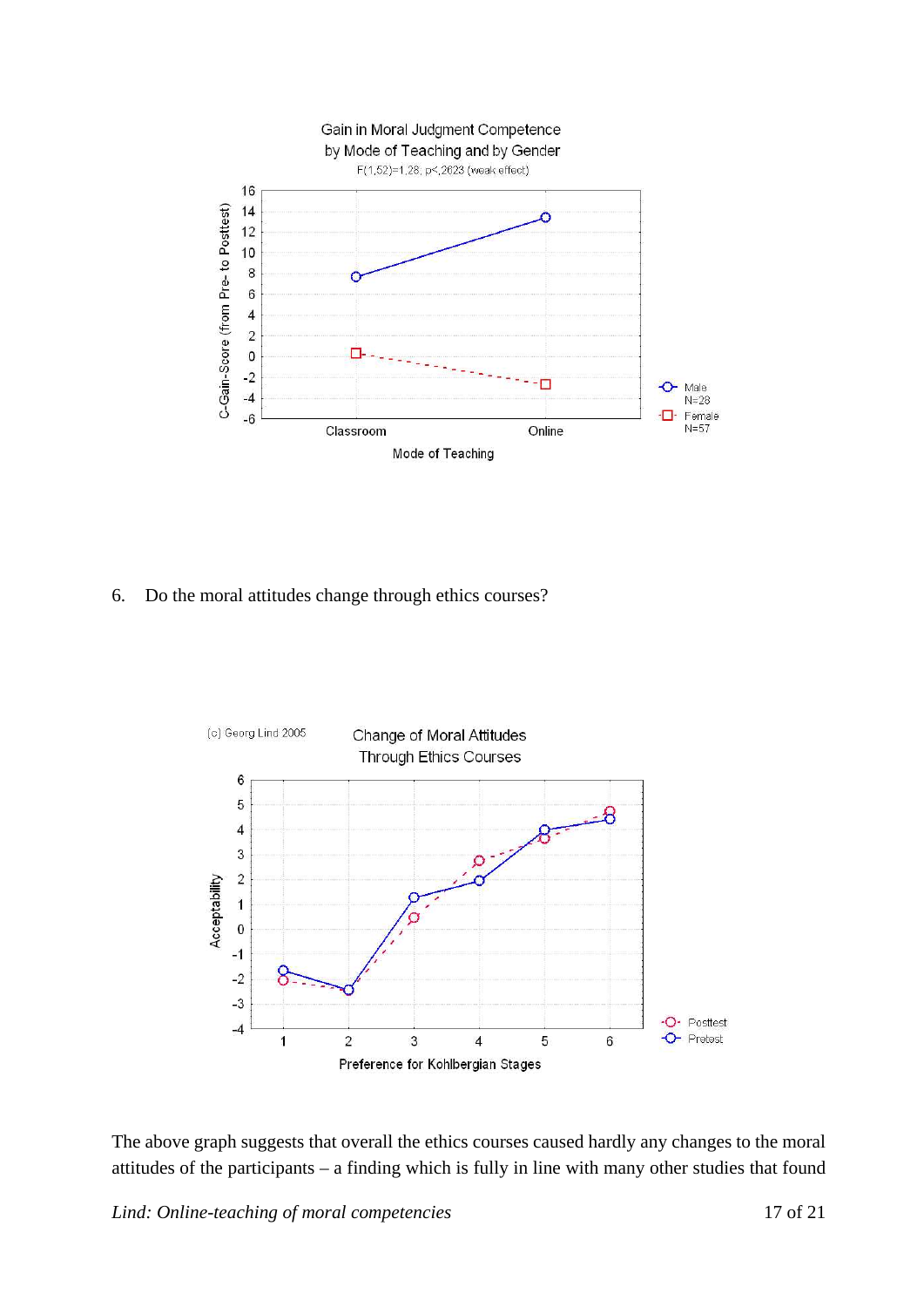hardly any attitude changes in courses which were designed to foster knowledge and competencies rather than to indoctrinate. However, there is a slight change that might be noteworthy, namely the slight decrease of preference for Stage 3 reasoning (orientation toward the moral values of the immediate social group like family, peers) and the simultaneous increase of Stage 4 reasoning (orientation toward the moral values of the larger community, the laws).

## **Conclusions**

Should ethics be taught online or in classroom? I think this studies shows that the question should be better posed this way: How can we increase the effects of moral teaching altogether?

The ethics courses evaluated in this study had a visible but small impact on their participants moral judgment competence regardless of the mode of teaching (classroom versus online). Many of the findings support of the *Educational Theory of Moral Development*, that is, they support the notion that moral competencies do not come by aging or merely by attending any kind of classes but by deliberate efforts to design an optimal learning environment. In that design, both modes – classroom teaching and online teaching – may be combined to maximize learning outcomes and minimizing costs for the students.

The present finding about the effects of mode of teaching, of course, cannot be generalized to courses in which more effective methods of moral teaching like the Konstanz Method of Dilemma Discussion are used. In that case, the question about the effect of mode of teaching would have to be answered through a new evaluation study.

One particular finding needs to be emphasized here because it may necessitate immediate action, namely the finding that female students are at disadvantage by online courses as compared to their male fellow students. It would be helpful to hear what the participants would have to say about this finding.

The limitations of this study are also obvious. The focus was solely on the effectiveness of ethics courses regarding the development of moral judgment competence. This is what traditional ethics course are about.

However, there is lot of accumulated evidence indicating that only knowledge of ethical concepts and theories does not help students, that is, future social and economic leaders to develop a good moral judgment and to act morally in everyday life (Blasi, 1980; Lind, 2002). Moral judgment competence as measured with Kohlberg's interview or with the MJT is a much better predictor of real-life behavior (Kohlberg, 1984; Lind, 2007; Sprinthall et al., 1995). Therefore, an unanticipated findings in this study is that traditional ethics courses might need to be enriched by more effective forms of moral and character education such as the Konstanz Method of Moral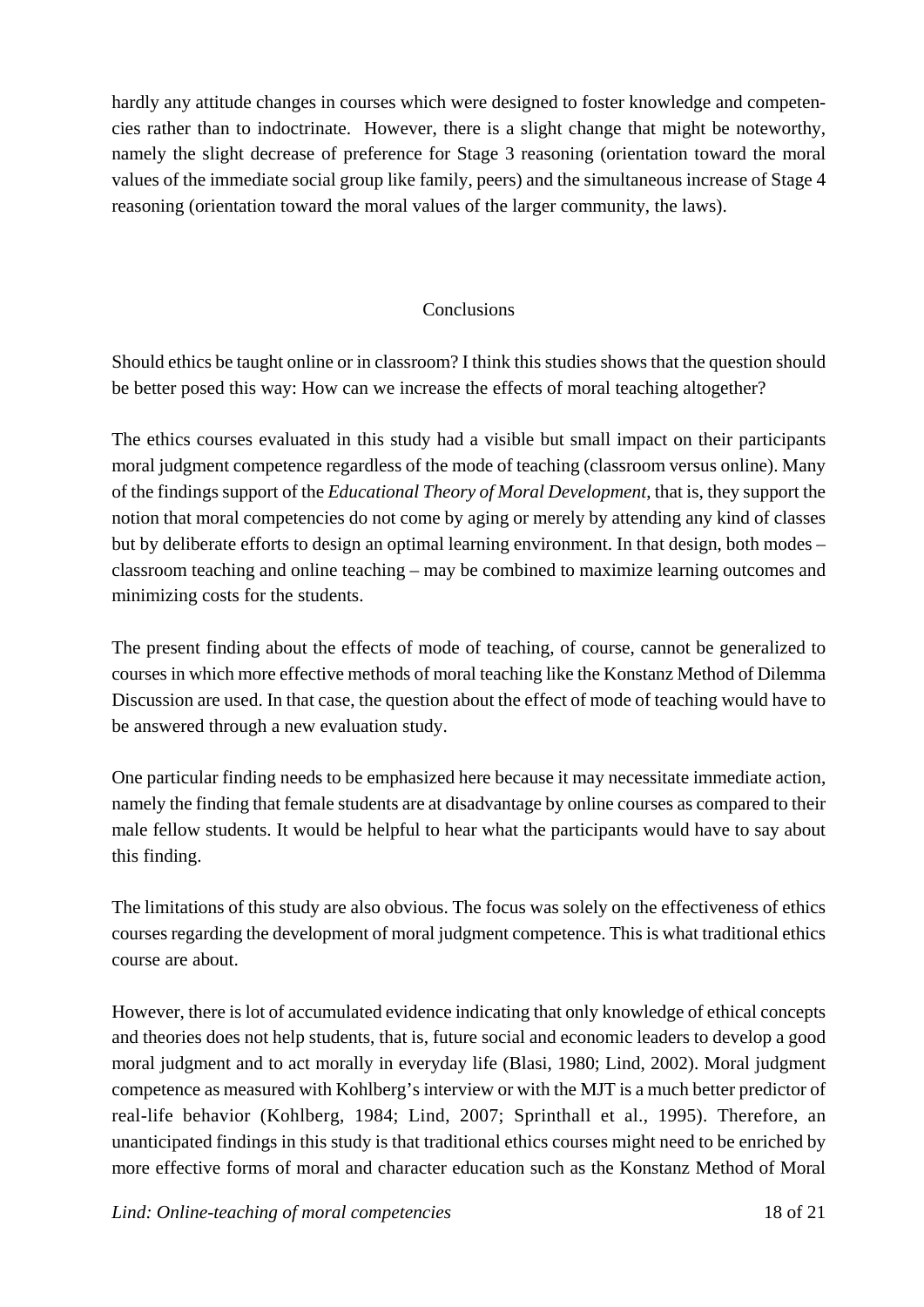Dilemma Discussion (Lind, 2007; Lerkiatbundit et al., 2004). This is not an easy undertaking because it necessitates the effective training of teachers and professors.

We have designed such an effective training program which is extensive but also affordable. This training program, called "Moral and Democratic Learning" (MODEL) encompasses 100 hours, split into three parts: a) a five-day intensive *training and reflection* workshop (six hours plus homework), b) half a year hands-on-training on the job, i.e., during regular class teaching, with support by fifteen developmental learning tasks, learning-tandems and peer-supervision, and c) a five-day *reflection and certification* workshop in which the participants present their portfolios and best-practice-videos. To assure quality and effectiveness, the whole program is always evaluated by pretest-posttest tests both of the teachers/professor and of their students.

The MODEL training program has been used in several instances in Germany and in Colombia. Presently, the State of Baden-Wuerttemberg offers this training to thirty secondary school teachers with an option to extend the program to all secondary teachers in the state. The ITESM has offered the first part system-wide to 110 professors at the Guadalajara campus in the spring of 2004, and supported the translation of the KMDD teaching handbook (Lind, 2007). If ITESM professor would be offered a complete program, some of them will certainly attain enough instructional proficiency to be able to direct KMDD-courses themselves so that ITESM could become an educational resource for Mexico or even Latin-America.

## Appendix

## On the Methods Used

The "acceptability" of the six moral stages as defined by Kohlberg has been measured by summing up the answers to each of the four arguments per stage. The six resulting scales ranged from -16 to +16, that is, four points are equivalent to one point on the response scale in the questionnaire.

Coefficients of correlations express the strength of association between two variables. This coefficient can range from  $-1.0$  to  $+1.0$ , whereby "0" means that there is no correlation between the two variables. However, this does NOT necessarily mean that there is no causal relationship, just as a high correlation  $(+1 \text{ or } -1)$  necessarily means that there is a perfect causal relationship. There may be spurious correlations as well as disguised relationships. The assumption of causal relationships must be tested in a more comprehensive way through the study of more empirical analyses and theoretical reasoning.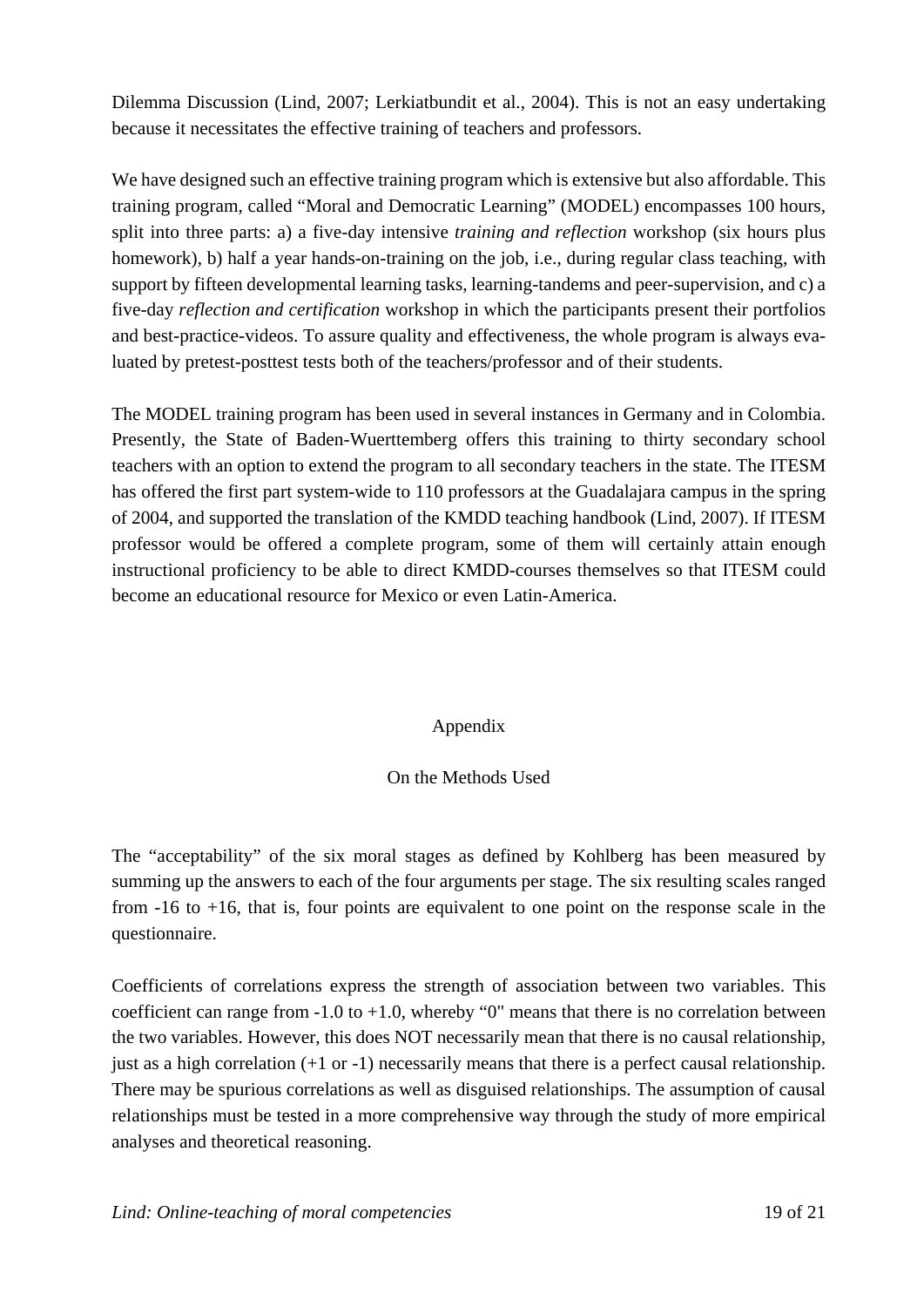No tests of statistical significance have been calculated because whole classes were included in the study and no random sampling was needed. Rather coefficients or practical significance or effect size were calculated like the coefficient of correlation. Coefficients above  $r = 0.30$  are commonly considered as reflecting strong effects (Lipsey & Wilson, 1993). To allow a good judgment on the practical significance of effects, the boundaries of all scales were reported as well as other findings for comparison.

#### References

- Blasi, A. (1980). Bridging moral cognition and moral action: A critical review of the literature, *Psychological Bulletin, 88*, 1-45.
- Habermas, J. (1995). *Moral consciousness and communicative action*. Trans. Cambridge, MA: The MIT Press.
- Hernandez, R. & Moreno, M. (2001). *Learning Environments and moral development in medical education*. Paper presented at the Association for Moral Education conference, Vancouver, Oct. 24-28, 2001.
- Kohlberg, L. (1964). Development of moral character and moral ideology. In: M.L. Hoffman & L.W. Hoffman, eds., *Review of Child Development Research*, Vol. I, pp. 381-431. New York: Russel Sage Foundation.
- Kohlberg, L. (1984). *Essays on moral development, Vol. II, The psychology of moral development*. San Francisco, CA: Harper & Row.
- Kuhn, Th. (1962). *The structure of scientific revolutions*. Chicago: The University of Chicago Press.
- Lerkiatbundit, S., Utaipan, P., Laohawiriyanon, C., & Teo, A. (2004). *Randomized controlled study of the impact of the Konstanz method of dilemma discussion on moral judgement*. Sonkla, Thailand (unpublished manuscript).
- Lind, G. (2002). *Ist Moral lehrbar? Ergebnisse der modernen moralpsychologischen Forschung*. [Can morality be taught? Research findings from modern moral psychology. Berlin: Logos-Verlag.
- Lind, G. (2008). The meaning and measurement of moral judgment competence revisited  $A$ dual-aspect model. A revised version of this paper will appear in: D. Fasko & W. Willis, Eds., *Contemporary Philosophical and Psychological Perspectives on Moral Development and Education*. Cresskill. NJ: Hampton Press.
- Lind, G. (2007). *La moral puede enseñarse. Manual teórico-práctico de la formación moral y democrática*. Mexicó: Trillas.
- Lind, G. (2005b). Web-site "*Moral and Democracy Psychology and Education*" http://www.unikonstanz.de/ag-moral/ (Partially translated into English and Spanish).
- Lipsey, M.W. & Wilson, D. B. (1993). The efficacy of psychological, educational and behavioral treatment. Confirmation from meta-analysis. *American Psychologist, 48*, 1181-09.
- Morfín, C. (2002). *Desarollo moral y educación superior. Una descriptión de los estudiandes del Instituto Tecnológico y de Estudios Superiores de Occidente*. Guadalajara: Universidad de Guadalajara, Jalisco.

*Lind: Online-teaching of moral competencies* 20 of 21